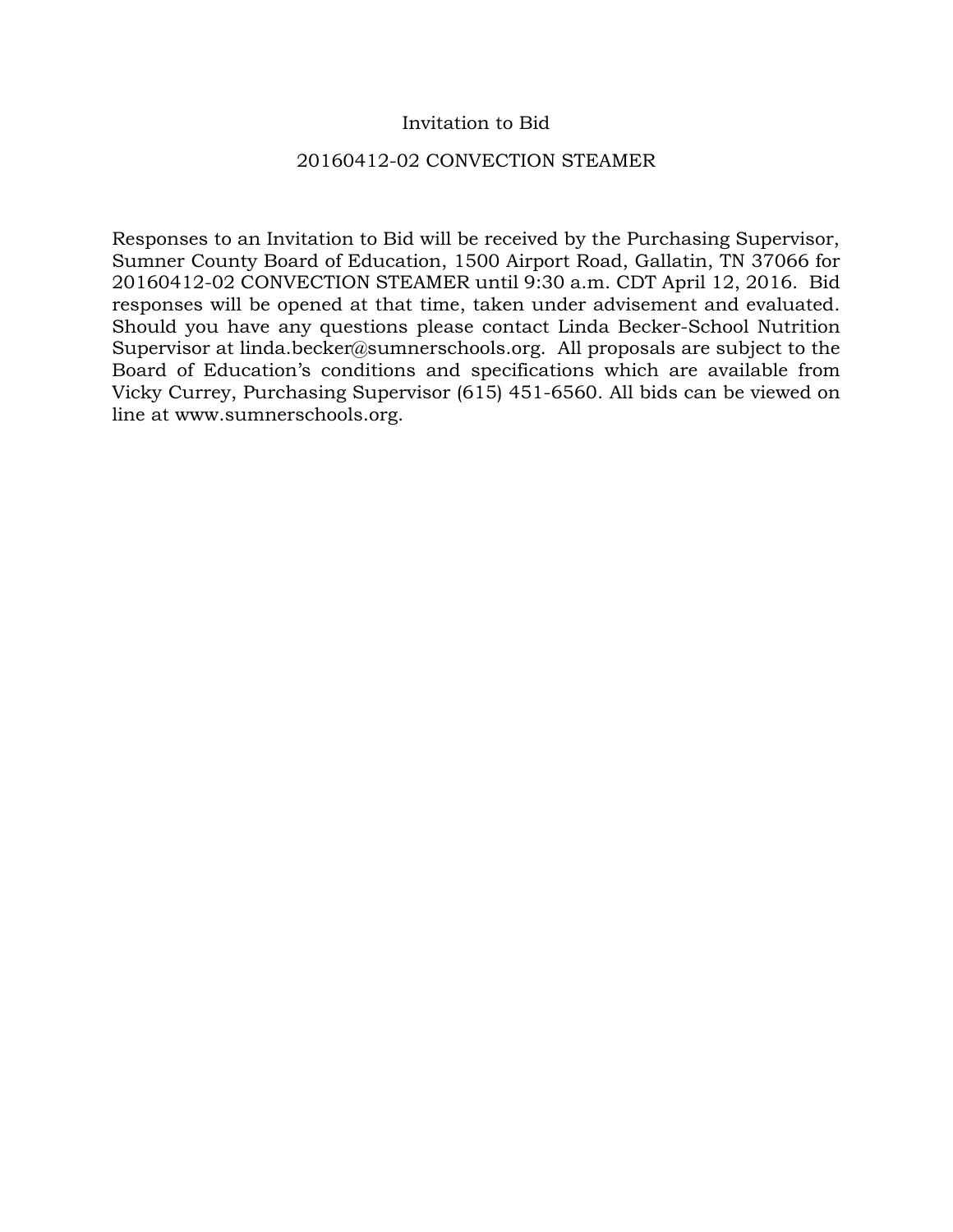### **NOTICE TO RESPONDENTS**

Responses to an Invitation to Bid will be received by the Purchasing Supervisor in the SUPPORT SERVICE FACILITY CONFERENCE ROOM, Sumner County Board of Education, 1500 Airport Road Gallatin, TN 37066. They will be received until **9:30 A.M. Local Time APRIL 12, 2016** for **20160412-02 CONVECTION STEAMER**, at which time the responses will be opened, taken under advisement and evaluated. *BIDS WILL BE POSTED ON www.sumnerschools.org* 

#### **GENERAL REQUIREMENTS AND CONDITIONS**

-------------------------------------------------------------------------------------------------------------------------------

- 1. The Sumner County Board of Education reserves the right to accept or reject any and/or all responses in whole or in part, and to waive informalities therein.
- 2. Any responses received after the scheduled closing time for the receipt for responses will not be considered.
- 3. If a mistake is discovered after the responses are received, only the Sumner County Board of Education may allow the respondent to withdraw the entire response.
- 4. Partial payments will not be approved unless justification for such payment can be shown. Terms will be net 30 days.
- 5. Payment will not be made until the said **20160412-02 CONVECTION STEAMER** are inspected and approved as meeting all specifications by persons appointed by the Sumner County Board of Education.
- 6. Responses submitted must be in a sealed envelope and marked on the outside as follows: **RESPONSE: 20160412-02 CONVECTION STEAMER DEADLINE: APRIL 12, 2016 @ 9:30 A.M.**
- 7. Facsimile responses will not be considered.
- 8. If a successful bidder violates any terms of their bid, the contract, school board policy or any law they may be disqualified from bidding for a period of two years for minor violations or longer for major violations. Bids from disqualified bidders will not be accepted during the period of disqualification.
- 9. Prices quoted on the response (if any) are to be considered firm and binding until the said **20160412-02 CONVECTION STEAMER** are in the possession of the Sumner County Board of Education.
- 10. No purchase or contract is authorized or valid until the issuance of a Board Purchase Order in accordance with Board Policy. No Board Employee is authorized to purchase equipment, supplies or services prior to the issuance of such a Purchase Order.
- 11. Any deviation from these stated terms, specifications and conditions must be coordinated with and approved in writing by the Purchasing Supervisor, Vicky Currey (615) 451-6560.
- 12. All bids that exceed \$25,000 must have the Company Name, License Number, Expiration Date thereof and License Classification of Contractor listed on outside of sealed envelope. As required by State of Tennessee Code Annotated 62-6-119.
- 13. The awarded bidder will be required to post a performance and payment bond in the amount of 25% of the contract price if it exceeds \$100,000 as stated by State of Tennessee Code Annotated 12-4-201.
- 14. If the project cost in excess of \$25,000 a performance bond must be secured by the requesting party in an amount equal to the market improvement value.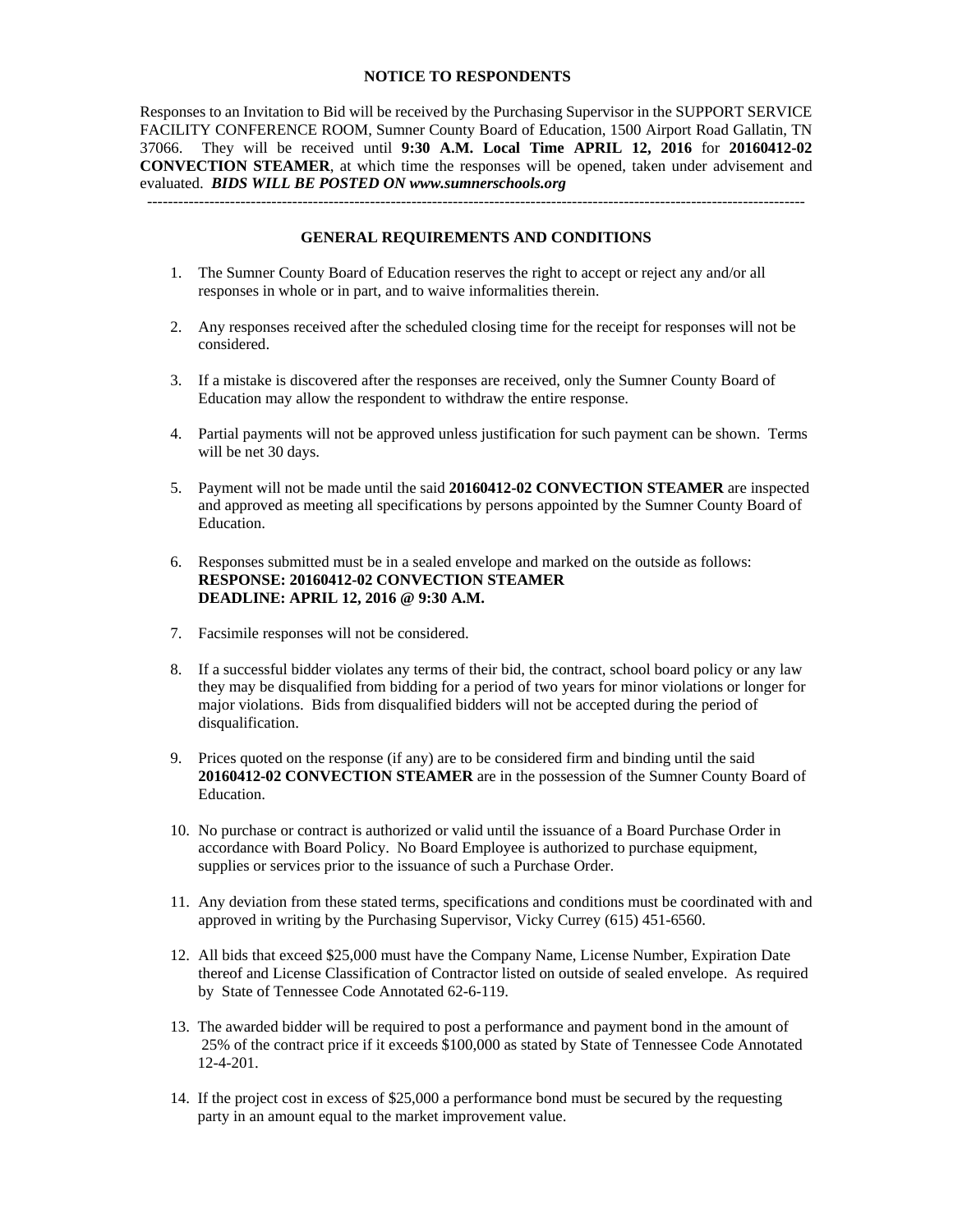# **20160412‐02 CONVECTION STEAMER**

The Sumner County Board of Education, herein known as "School System", is soliciting bids for the purchase of a commercial convection steamer. The bid is to include cost to deliver, uncrate, set in place and install. The School System reserves the right to order additional units at the bid price. The Vendor must include an expiration date on the Bid Form.

Delivery address: Union Elementary 516 Carson Street Gallatin, TN 37066

The School System **must** be notified three (3) days prior to delivery. NO EXCEPTIONS. The delivery contact is Linda Becker, School Nutrition Supervisor, at 615‐451‐5217 (office) or 615‐426‐1662 (mobile).

### **Vendor Obligations:**

- Shall provide and obtain all necessary materials, equipment and labor.
- Shall provide and obtain all necessary permits with Local, County, etc. agencies as required by law.
- Shall schedule all necessary inspections with Local, County, etc. agencies as required by law.
- The School System reserves the right to withhold partial or all payment until the work is completed to the specifications and satisfaction of the School System. Any work not completed to specifications will be the Vendor's sole responsibility and expense to redo.
- Shall provide Worker's Compensation Insurance as required by Tennessee State Law. The Vendor shall prove compliance with Public Chapter No. 587, T.C.A. 49‐5‐413(d), criminal background check, and provide a Drug Free Workplace Affidavit.
- Shall dispose of all generated waste materials in compliance with all Local, State and Federal guidelines, regulations, and requirements.
- Shall have properly trained and experienced staff to facilitate the specified services.

### **SPECIFIC INFORMATION**

The School System has selected the Cleveland Range Model 24CGA10.2 Convection Steamer as its' preferred product. The School System shall accept bids for equipment that is equal to or better than the referenced Brand/Model. It must be prior approved equal.

Steamcraft Gemni 10 Convection Steamer, pressureless, 2 compartments with individual generators, (5)12x20x2‐1/2pans/compartment capacity, SureCook controls, 60‐minute mechanical timer & manual (continuous steaming) by‐pass switch, left‐hand hinged door, controls on right, 1 standard treated & tap water connection, stainless steel construction, 6" adjustable legs with flanged feet, 144,000 BTU total. Basic Features:

- Natural Gas
- 1-year Warranty
- 120v Electrical
- Model CTW 06 Claris Water Treatment System, includes (1) pre-filter, (1) Claris X-large steam system, (1) Claris flow meter and (1) water test kit
- (VOS 115) 115v/60/1‐ph, 2.0 amp, 2‐wire (DO NOT CONNECT TO GFI OUTLET)